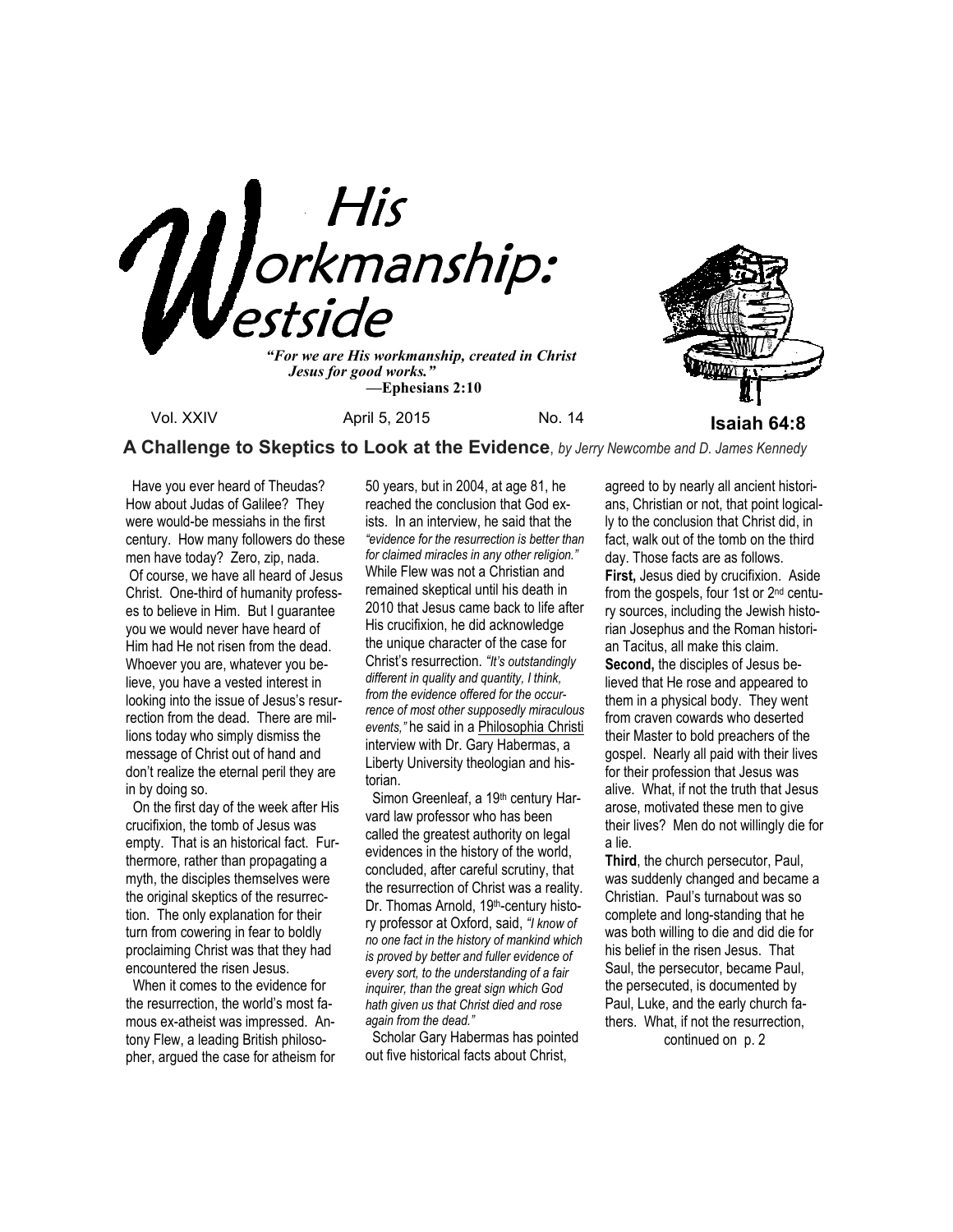### **"He is not here, but is risen," —Luke 24:6**

accounts for Paul's dramatic change? **Fourth,** James, the brother of Jesus, a pious Jew who did not believe in Christ before His death, was also suddenly changed. The New Testament reports that the risen Christ appeared to James, who later became a church leader and died a martyr's death, according to the 1st century Jewish historian Josephus. What, if not the risen Christ, explains his lifelong, to the death, change?

**Fifth,** the empty tomb. Other religions can point to the tomb of their founder. Christians cannot. He is not in the grave. His corpse has never been found. Even Jewish authorities acknowledge the empty tomb. The 2nd century Jewish apologist Trypho, in his dialogue with Justin Martyr, labeled Jesus a *"Galilean deceiver whom we crucified, but his disciples stole him by night from the tomb where he was laid…."* That "stolen body" theory, one of many discredited attempts to explain the resurrection, flounders on the fact that Roman soldiers were guarding the large heavy stone at the entrance to the tomb. Conspiracy theories fail.

 The late Chuck Colson worked in the Nixon White House. He said: *"Compare the Watergate scandal with the resurrection. With Watergate, there was a human conspiracy; but once it began to break, it collapsed completely."* And 80 men went to jail—Colson being one of them. But nothing (not even torture) could stop the disciples who proclaimed the resurrection of Jesus.

 The evidence is, as Flew put it, *"outstandingly different in quality and quantity."* The scope and strength of the evidence for the resurrection is such that one cannot both reject the resurrection and, at the same time, believe in any ancient event.

 The 2,000-year-old claim that **"***He is risen indeed"* is true indeed.

 Honest skeptics who have examined the evidence eventually became believers. Repeatedly.

\* General Lew Wallace, the author of Ben-Hur: A Tale of the Christ, was an unbeliever and set out to disprove the faith that he later came to embrace and help to promote.

\* One of the best known defenders of the Christian faith of today is Josh McDowell, author of the immensely helpful Evidence That Demands a Verdict. But as a young college student, he was very skeptical about the historicity of Christ and His church. McDowell spent time on a study leave at the British Museum specifically to refute the faith. He thought it would be easy and simple. But after a few weeks of intense study, he realized how wrong he was. He gave his life to Christ and has now spoken all over the world to share the good news of Christ. \* C. S. Lewis was one of the greatest writers of the 20th century. He taught at Oxford and at Cambridge University. As a young man, he was an atheist, until he examined Christ more closely. He describes himself in Surprised by Joy as *"the most dejected, reluctant convert in all of England…dragged into the kingdom kicking, struggling, resentful, and darting [my] eyes in every direction for a chance of escape."* 

\* Dr. Mike Adams, a criminology professor at the University of North Carolina, grew up with believing parents but declared himself an atheist as a young man. He even shouted at the TV against evangelists as they preached. But after personally witnessing man's inhumanity to man, he professed his faith: *"I realized when you cast your eyes upon absolute evil, it kind of proves there's something that's good. The shadow proves the sunshine, as C.S. Lewis was fond of saying."* 

\* Author Dr. Mike Licona, professor at Houston Baptist University, said he had serious doubts as a young man: *"So I resolved to do a thorough investigation and go where the evidence led. After* 

*years of research, the conclusion was inescapable that Jesus had risen from the dead, and the Christian [sic] gospel turns out being true."* 

\* Dr. Gary Habermas of Liberty University was one of Mike Licona's key professors and is a renown scholar on the resurrection alive. He said: *"I struggled through many years of religious doubt, for some ten years straight and then more sporadically for many more years beyond that. It dominated my thinking during those years… Having studied other philosophies and world religions along the way, at one point I thought I was becoming a Buddhist. Throughout my entire search for answers, nothing quieted my toughest questions more thoroughly that did my detailed study of the resurrection of Jesus Christ. This event became my anchor and foundation for faith ever since."* 

 Skeptics are welcome to examine the evidence for themselves. He is risen indeed! *+#+#+#+#+#+#+* 

#### **RFRA,** *from p. 3*

government and 19 other states. Arkansas is poised to follow in Indiana's foot-steps, with a final vote expected next week in the House on legislation that Republican Gov. Asa Hutchinson has said he'll sign.

The Indiana law is good policy. Like the federal Religious Freedom Restoration Act, Indiana's law prohibits substantial government burdens on religious exercise unless the government can show a compelling interest in burdening religious liberty and does so by the least restrictive means. These protections for religious freedom provide a common-sense way to balance the fundamental right to religious liberty with compelling government interests. By passing its Religious Freedom Restoration Act, Indiana joined the 19 other states that have implemented such laws. Eleven additional states have religious liberty protections that state courts have interpreted to provide a similar level of protection. These sensible laws place the onus on the government to justify its actions in burdening the free exercise of religion.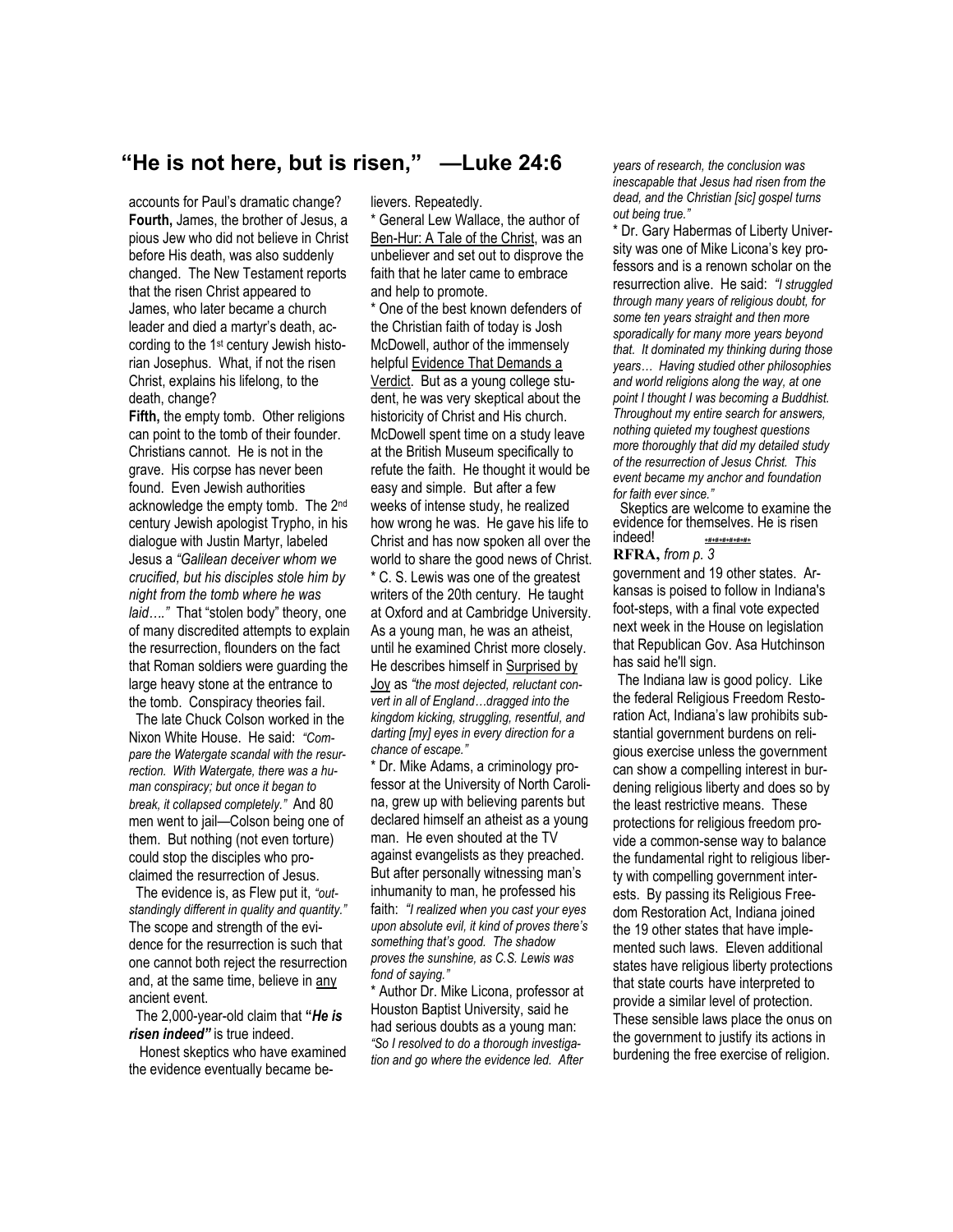

**in 2015** "Create in me a clean heart, O God, and renew a steadfast spirit within me." —Ps 51:10

**Religious Freedom***, from p. 4*  interference.

**•** Neither gays, lesbians, nor sexual orientation are mentioned anywhere in the law.

**•** Then-State Senator Barack Obama voted for the same law in Illinois in 1998, which passed unanimously and stands to this day.

**•** 19 other states besides Indiana *already have* RFRA laws, including Connecticut, Pennsylvania, Virginia, and Louisiana.

**•** There is already a RFRA law applying to the federal government that passed the Congress almost unanimously in 1993 and stands today. It was sponsored by then-Representative Chuck Schumer in the House, and co-sponsored by Ted Kennedy in the Senate. It was signed by Bill Clinton, and had the staunch support of the American Civil Liberties Union.

**•** Just six years ago, the liberal ACLU helped defend Texas' RFRA law, and hailed the court decision upholding it.

 But you wouldn't know any of that if you only heard the sensational stories in the mainstream media.

 Since Pence signed the bill into law, Indiana has been widely criticized by businesses and organizations around the nation, as well as on social media with the hashtag #boycottindiana. Already, consumer review service *Angie's List* has said it will suspend a planned expansion that includes Indianapolis because of the new law. *Angie's List* had sought an \$18.5 million incentive package from Indian-

# Discipleship Here At Home

apolis's City-County Council to add 1,000 jobs over 5 years. The Indianapolis-based NCAA has expressed concerns and has suggested it could move future events elsewhere; the men's Final Four is in the city this weekend. Big business leaders jingled some silver in front of Indiana's elected leaders to entice them away from defending religious freedom, and sadly they took the silver. After huddling with CEOs and LGBT groups, Indiana's legislative leadership unveiled a new bill that not only guts the state's newly enacted Religious Freedom Restoration Act but imposes punishing fines on people who follow their beliefs about marriage. While most were expecting some kind of 'clarification,' few expected the proposed law that outrageously contemplates criminal prosecution for business owners who decline to be a party to a same-sex ceremony. The proposal doesn't directly create criminal punishment, but for the first time establishes that if the legislature were ever to adopt criminal penalties in the future, a religious freedom claim would provide no defense against imprisonment. The Becket Fund for Religious Liberty describes the proposed language as making *"specific allowances for criminal prosecution."*

 Some national gay-rights groups opposing the RFRA say it is a way for lawmakers in Indiana and several other states where such bills have been proposed this year to grant a state-sanctioned waiver for discrimination as the US Supreme Court prepares to mull the gay marriage question.

 Supporters of the RFRA, including Pence, contend discrimination claims are overblown and insist it will keep the government from compelling people to provide services they find objectionable on religious grounds. They also maintain courts haven't allowed discrimination under similar laws covering the federal continued on p. 2

**Psalm 133:1**  rm 7, bed A **PRAY FOR healing, protection, help** \* \***Judy Strand**—heart valve surgery tomorrow at CU Aurora in prep for liver transplant; ICU a few days \***Kaylee Chavez**—age 10, PRAISE—spinal fluid no cancer cells; MRI clear; treatment continues **Rod Green**—recovering from severed thumb \***Nell Free**—rehab recovery for broken hip; Arvada Care & Rehab, 6121 W. 60th Ave, Arvada 80003,

\* **Ed Fink**—prostate cancer; treatment for brain tumors **Pat Wilkes**—surgery recovery for torn shoulder tendon

\***Bill Dennis**—home following rehab on infected knee drainage; pseudo-gout

**Sandra Perry**—possible kidney failure, may need dialysis or transplant; heart valve issues recently diagnosed; neuropathy from diabetes \* **Chris Bennett**, former member—all tools for biz stolen; recovering from fall, fractured pelvis \* **Buford Wrather**, **Cheryl Reames's** dad—stroke, complicated by Parkinson's; in CO Springs \***Sylvia Chapman, Brett**'s grandmother third stage pancreatic cancer; chemo \***Judy Sartin**—cold; rotator cuff injury; spinal

stenosis; arthritis \***Brittany Tope**'s mother—breast cancer in spine; pain in broken ribs which tumor has injured; grandmother—on dialysis

\***Kim Howell**'s niece **Tonya Robison**—delivered 32-week, 2 lb, 5 oz **Malachi Taylor Robison** 2 wks ago; in NICU in Louisville, KY, at least a month

\* **Patty Barber**, friend of Sandra Perry—hematoma \***Kenny Boyd**'s coworker **Kim Phillips**—asks our prayers for heart problems

\* **Rick Robbins**, friend of Howells—brain surgery

## *+#+#+#+#+#+#+*  **CHRONIC CONDITIONS**

**Logan Corray; Addison Tope; Christian Harrod; Rocco Jr; Tim Huelsman**—asthma **Nell Free—**pacemaker, heart; back pain **Autumn Hadders—**epilepsy; celiac disease **Jonathan Hadders**—RA **Danielle Huelsman**—vertigo, CV syndrome **Hannah Huelsman**—polycythemia, thickening of

blood; heart murmur, acid reflux, chest pain **Kirk Johnson—**MS

**Menards—**aging; **Lloyd**, diabetes, weak; **Virginia,** macular degeneration; high BP **Cheryl Reames**—diverticulitis; fibromyalgia **Lynda Szymanski**—COPD, lung weakness *Travel* **Brett Witherington** in FL Through April helping father refurbish houses

*+#+#+#+#+#+#+*  "Let every man and woman…say not merely, 'Christ is risen,' but 'I shall rise.' " **—**Phillips Brooks